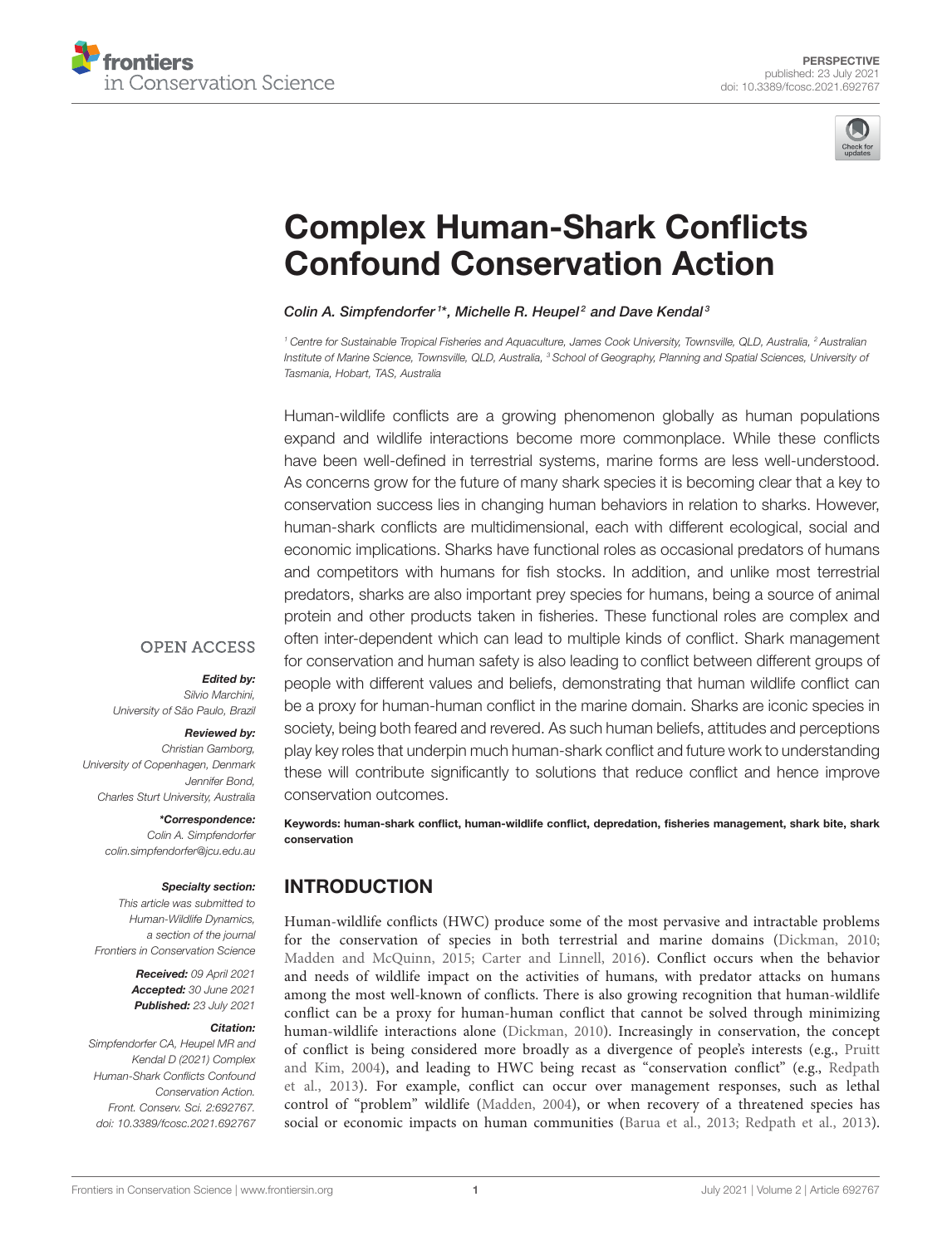There is particular fascination around human conflict with large predators, where management can be focused on both species recovery and lethal control of problem individuals that are threatening human populations or livestock [\(Carter and Linnell,](#page-5-1) [2016\)](#page-5-1). However, there has been relatively little exploration of human-threatened predator interactions outside terrestrial environments [\(Gallagher, 2016\)](#page-6-4).

In the marine domain, sharks (and their relatives, the rays) are involved in a range of different kinds of conflicts with humans (**[Figure 1](#page-1-0)**). Sharks can be both predators of humans, and competitors with humans for food resources. Sharks are also important prey for humans as a source of animal protein and products for human use [\(Simpfendorfer and Dulvy, 2017\)](#page-6-5). This diversity of conflicts arises in part because sharks are a diverse group (>1,200 species) that occur in all oceans and many freshwater systems globally [\(Ebert et al., 2013\)](#page-6-6). However, diversity in size, morphology, trophic role, habitat use, etc., mean that few individual species are involved in conflict with humans in each of these categories. Despite this, the public and many conservation actors often view sharks as a unified group, resulting in broad generalizations about their role in the ocean and their need for conservation action. Given that many shark species are threatened under international assessments of conservation status (e.g., IUCN Red List) [\(Dulvy et al., 2014\)](#page-5-3) they require urgent conservation action, largely to address the primary threat to their existence—overfishing. Given the high level of extinction risk across the group, most conservation action is focused on minimizing species loss or promoting sustainable use. Yet the effectiveness of and support for conservation management can be undermined by human-shark conflicts, and lead to further conflict over conservation management itself (Carlson et al., [2019\)](#page-5-4). For example, conflict can occur when conservation management of sharks restricts fishing, increases competition for fish resources or increases perceived threats of shark bites on humans. Conflict can also largely operate in the human domain; sharks are iconic, and threats from sharks are widely represented in the popular media [\(Lerberg, 2016\)](#page-6-7); they are feared and revered well-beyond the experience of direct human-shark interactions. This range of relationships and the resulting range of HWCs is rarely seen in other taxonomic groups and must be recognized in the development of effective conservation policy and actions [\(Carlson et al., 2019\)](#page-5-4). Here we consider the range of HWCs that occur with sharks and how they affect shark conservation.

# TYPES OF HUMAN-SHARK CONFLICT

Human-shark conflict has arisen despite the fact that humans and sharks live in different realms. As we have expanded our use of the world's oceans humans and sharks have increasingly come in contact, at times to each other's detriment. The resulting conflicts arise from a range of human activities including extractive used of marine resources and recreation.

# Predation

Animal predation on humans is a primal fear, and few species are feared more than sharks [\(Crossley et al., 2014\)](#page-5-5). While shark bites have a very high public profile, the probability of



<span id="page-1-0"></span>occurrence is extremely low [about 10 fatalities per year globally [\(McPhee, 2014\)](#page-6-8)]. In the decade from 2000–2009, globally only 7% of reported unprovoked shark bites resulted in a fatality. This equates to  $\sim$ 4.6 fatal bites per year, a rate lower than the long-term average. Of the more than 500 species of true sharks, only three species (white, bull and tiger sharks) are responsible for over 60% of all reported shark bites and over 80% of fatal bites [\(West, 2011\)](#page-6-9). The overwhelming majority of shark species provide very little risk to human safety. Yet public perception does not match the reality of this risk. Widespread media attention of shark bite incidents increases the perception of risk, and beach goers are more concerned about shark bites than drowning, despite the much higher likelihood of drowning [\(Crossley et al., 2014\)](#page-5-5).

Human responses to predation include culling (eradication, regulated harvest) or exclusion [\(Treves and Karanth, 2003\)](#page-6-10) to reduce risk of interactions. In some cases sharks are subject to directed lethal removal despite its questionable efficacy in reducing human-shark interactions [\(McPhee, 2014;](#page-6-8) Gibbs and Warren, [2015\)](#page-6-11). These responses seek to reverse the outcome of the conflict (e.g., culls), or avoid the interactions that lead to conflict (exclusion). However, additional human-human conflict can arise when people oppose lethal management programs.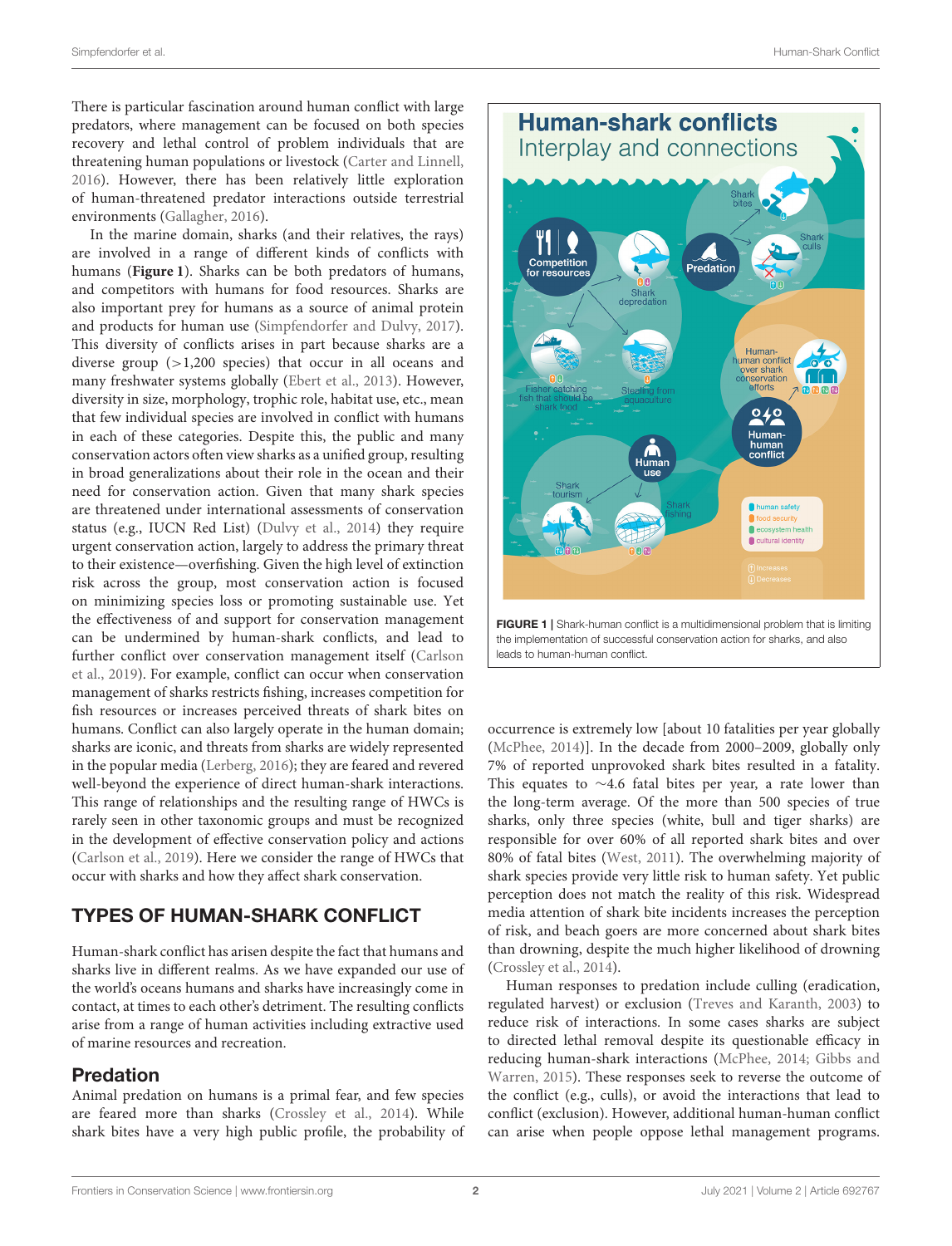Studies of public opinion of ocean users after a series of fatal shark bites in Australia found that a majority of people were not in favor of shark culls [\(Gibbs and Warren, 2015;](#page-6-11) Pepin-Neff and Wynter, [2019\)](#page-6-12). Those opposed to culling believed that killing sharks did not reduced their risk of attack, that sharks play a key role in the ecosystem and that people should be aware of the risks associated with their activities. In contrast, those who supported the cull believed that shark populations were increasing and needed to be reduced. While the human-shark conflict generated by shark bites can have negative effects on the public perception of sharks and hence attitudes toward their conservation, the human-human conflict generated by the response to this conflict likely plays a negative role in pursuit of conservation outcomes.

### Human Use

Sharks are commonly used as a resource by humans, and are both direct targets and incidental take of commercial, recreational, artisanal and Indigenous fisheries [\(Bonfil, 1994\)](#page-5-6). While they have been used as a resource for centuries, over-exploitation of sharks is a modern problem created by industrialized fishing and global markets for shark products [\(Dulvy et al., 2017\)](#page-5-7). Shark fins and meat are in particular demand, while other products including liver oil, skin, gill plates (from mobulid rays), and teeth are also used [\(Dent and Clarke, 2015\)](#page-5-8). Sharks may also be captured and used for entertainment, education and research in public or private aquaria. Some communities are highly reliant on sharks for food or income, which has led to over-exploitation and population declines [\(Dulvy et al., 2014;](#page-5-3) [Jaiteh et al., 2017\)](#page-6-13), and conflict over sustainable use of the resource.

For this form of interaction the conflict and solution seem simple: rules are needed to manage human use of sharks (sensu [Ostrom et al., 1999\)](#page-6-14). However, there is no consensus on what these rules should be. Some conservation advocates believe that all shark fishing is unsustainable and should not be allowed [\(Shiffman and Hammerschlag, 2016\)](#page-6-15); while others argue that sharks can be fished responsibly, used as a resource and contribute to food security [\(Simpfendorfer and Dulvy,](#page-6-5) [2017\)](#page-6-5). Fishers often see shark fishing as part of their cultural heritage (e.g., Indigenous or artisanal fishers) or their right to use the species around them (e.g., recreational fishers). These conflicts reflect broader shifts in societal value orientations, away from little questioned human domination over and utilitarian use of wildlife to one where humans and wildlife can coexist [\(Whatmough et al., 2011;](#page-6-16) [Manfredo et al., 2016\)](#page-6-17).

Sharks are also used as a resource in non-consumptive ways that can lead to conflict with consumptive users. Ecotourism operators are increasingly encouraging communities to reduce or eliminate harvesting of sharks in favor of shark dive operations [\(Brunnschweiler, 2010;](#page-5-9) [Clua et al., 2011;](#page-5-10) Cisneros-Montemayor et al., [2013\)](#page-5-11). Sharks can have value simply because divers may have a chance to see them [\(Stoeckl et al., 2010\)](#page-6-18). However, there are inherent risks in interacting with potentially dangerous species, and some disagree with purposeful human interaction with sharks and rays. It has also been suggested that shark tourism alters natural behaviors which may have negative consequences for species and create an association between people and food which increases risk to humans from shark bites [\(Clua et al., 2010;](#page-5-12) [Maljkovic and Cote, 2011;](#page-6-19) Brunnschweiler and Barnett, [2013\)](#page-5-13).

### Competition for Resources

Humans and sharks can also be in direct conflict via competition for resources. Fishing can reduce populations of prey species (e.g., [DeMaster et al., 2001;](#page-5-14) [Bearzi et al., 2006\)](#page-5-15), likely reducing foraging success and survival of individuals and populations. There is little evidence for direct effects of prey reduction on shark populations, but it has been demonstrated for other taxa such as penguins [\(Robinson et al., 2015\)](#page-6-20). Given the ability of humans to extract large amounts of prey species from oceans there is a high likelihood of ongoing and increased competition between sharks and humans for these vital resources.

Sharks can also deplete (or be perceived to be depleting) natural populations of species that humans use as food. For example, in Ariake Bay, Japan, concerns that ray species were depleting shellfish populations led to rays being culled to secure shellfish production [\(Yamaguchi, 2003\)](#page-7-0). Similar to predator attacks on livestock, sharks have been reported to feed in aquaculture facilities (e.g., sea pens) housing high value species such as tuna [\(Papastamatiou et al., 2010\)](#page-6-21). This poaching behavior by sharks is a threat to the economic viability of aquaculture businesses and can lead to culls of sharks that interact with facilities.

Depredation of catch from fishing gear, where fishers are catching fish only to have their catch consumed or damaged by sharks, is also reported increasingly [\(MacNeil et al., 2009;](#page-6-22) [Mitchell et al., 2018\)](#page-6-23). In some situations individual fishers have attacked and killed offending sharks in the hope that they can reduce the problem of depredation (Simpfendorfer unpubl. data). This behavior could have significant negative consequences for conservation if it becomes widespread. While there are currently limited data to determine the level of depredation by sharks on fishery catches, public interest in this issue is driving further investigation of the extent of this interaction.

Managing conflict over competition between sharks and humans is complex as it has multiple social and economic dimensions affecting a range of stakeholders. There is growing awareness that conservation management can itself lead to human conflict with species [\(Redpath et al., 2013\)](#page-6-2), further complicating conservation efforts. Conservation management programs can restrict social and economic activities of local people and industries, which can cause human-human conflict where there are power and information imbalances (Redpath et al., [2013\)](#page-6-2). There are often many different stakeholders with different values and objectives that shape the acceptability of management actions [\(Marshall et al., 2007\)](#page-6-24). In the context of shark management, conservation programs can restrict or prohibit the capture and trade of sharks or shark products. These restrictions can affect humans in several ways. Reduced or prohibited catch can have social and cultural implications for groups such as recreational or Indigenous fishers who may capture these species for reasons other than economic gain. There are obvious economic implications to commercial fishers and businesses such as shark fin traders when capture or sale of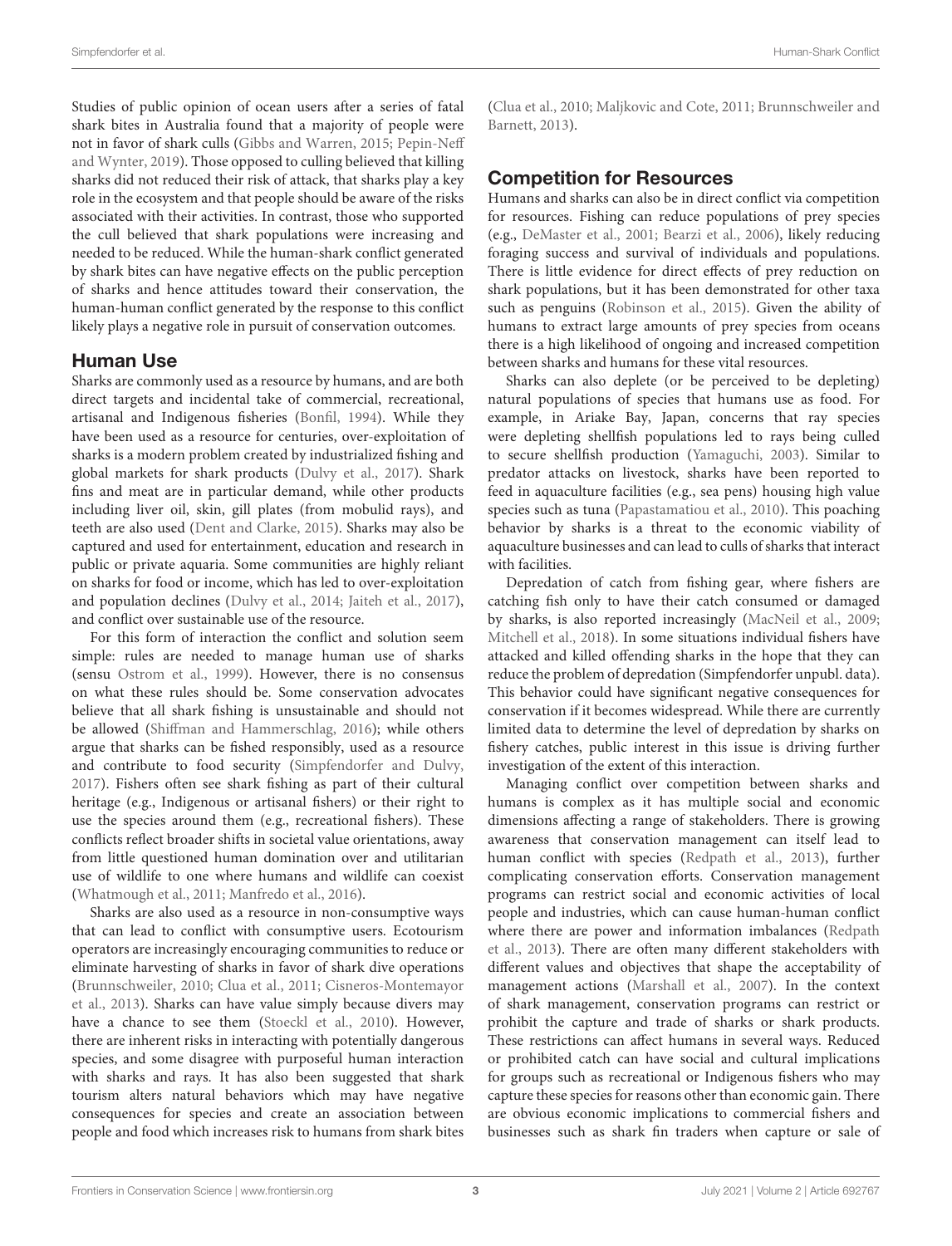products is reduced or prohibited. The inability to access sharks may have food security implications for coastal communities.

# THE VALUES OF SHARKS

"Values" is a widely used, but complex term in conservation and natural resource management, referring to the importance of things [\(Ives and Kendal, 2014\)](#page-6-25). Values can be seen as a person's guiding principles, such as altruism or wealth and power. Values can also be seen to occur in the environment, such as ecosystem service values. Values can be things that are important for their own sake (intrinsic values) or things that are important in achieving some other ultimate goal (instrumental values). There is much discussion in conservation about the relationships between the intrinsic worth of conserving species, and the synergies and tradeoffs with human-centered values (e.g., the social or economic well-being of people). This debate in particularly salient for sharks.

# Cultural Importance

To fully understand our relationship with species their cultural significance must be considered. Sharks have played a role as iconic species for millennia. In many Pacific Island nations sharks are totemic species and play an important role in the culture of the community (e.g., [Webster, 1911;](#page-6-26) [Baughman, 1948;](#page-5-16) [McDavitt,](#page-6-27) [2005\)](#page-6-27). For example, in the Torres Strait and Hawaii, sharks have been the symbol and guide of specific clans and blood lines. Sharks have been used as religious symbols [\(Baughman,](#page-5-16) [1948\)](#page-5-16) and are also often seen as the transporter of souls to the afterlife thus being viewed as helpful rather than fearsome. The cultural status of sharks in some areas can have synergies with conservation outcomes—they may be taboo species which are not harvested and so easy to protect. Although in other regions cultural values may adversely affect conservation outcomes, e.g., where they have been used as a source of food, trinkets, weapons and religious tokens for centuries [\(de Borhegyi, 1961;](#page-5-17) [Drew et al.,](#page-5-18) [2013\)](#page-5-18).

Unlike many Indigenous cultures, western culture has often portrayed sharks as villains and man-eaters [\(Whatmough et al.,](#page-6-16) [2011;](#page-6-16) [Muter et al., 2013\)](#page-6-28). They have iconic status partly based on the fear they generate in the public. [Neff \(2015\)](#page-6-29) argues that the "Jaws effect" (from the 1975 movie) is still influencing public opinion and policy around sharks. He suggests that the movie: 1) attributes intentionality of sharks to attack humans, 2) introduces the concept that human-shark interactions lead to fatal outcomes, and 3) that sharks must be killed to end the threat. This framing obviously leads to poor conservation outcomes. However, western cultural attitudes to sharks have changed over time. Around the same time that Jaws was released expansion of shark fisheries was also occurring with very high catch levels throughout the 1980s [\(Davidson et al., 2016\)](#page-5-19). At the same time, western societies views of wildlife have been shifting away from a dominionistic one to a more mutualistic one (Manfredo et al., [2016\)](#page-6-17). Based on increasing concern around the status of shark populations an array of management changes have been implemented and conservation campaigns initiated [\(Walker,](#page-6-30) [1998;](#page-6-30) [Dulvy et al., 2017\)](#page-5-7). Concerted efforts to demonstrate the risks to sharks and their importance in marine ecosystems has begun to change public attitudes toward sharks. For example, the portrayal of sharks in diving publications has changed from one of feared man-eater to important ocean inhabitant (Whatmough et al., [2011\)](#page-6-16). This changing view of sharks based in different value positions, could be leading to a polarization of attitudes and increasing conflict between different sectors of society. This will be a rich topic for future research to explore.

# Economic Importance

The economic importance of sharks is highly variable geographically depending on the distribution of species, the value of products obtained from those species, markets for products and local reliance on species and associated products. Globally, current reported annual landings of sharks and rays are about 780,000 t [\(Davidson et al., 2016\)](#page-5-19), with the actual landing figure likely to be three to four times greater than this [\(Clarke et al., 2006a;](#page-5-20) [Simpfendorfer and Dulvy, 2017\)](#page-6-5). In many areas shark meat is traded or sold, but is typically a low value fishery product [\(Dent and Clarke, 2015;](#page-5-8) [Martins et al., 2018\)](#page-6-31). Despite this low value, harvest of sharks is a key contributor to food security in some regions, especially developing countries [\(Bornatowski et al., 2015;](#page-5-21) [Dulvy et al., 2017\)](#page-5-7). Other shark products have markets and an economic scale that goes well beyond that of shark meat alone. Many components of sharks are sold including their vertebrae for shark cartilage pills (Dent and Clarke, [2015\)](#page-5-8), but the most well-known product is their fins [\(Clarke et al., 2006b\)](#page-5-22). While the value of shark fins varies by species, fins present the greatest economic value for most fishers and drives incentive to catch or retain sharks. The demand for fins is one of the major drivers in shark fishing around the world [\(Clarke et al., 2007\)](#page-5-23). These extractive values often lead to tension with conservation objectives and hence complicate management action.

In addition to extractive uses of sharks, some uses may have synergies with conservation. Increasingly, tourism operations are focusing on sharks providing the opportunity for new wilderness experiences with high profile charismatic species. A study on the global economic value of shark ecotourism in 2013 revealed an estimated income of US\$313 million per year (Cisneros-Montemayor et al., [2013\)](#page-5-11). Shark ecotourism was estimated to attract ∼590,000 participants annually. This same study reported the value of shark fisheries to be ∼US\$630 million, revealing the large difference in the economic value of these two industries. While there is debate over the valuations calculated for different uses of sharks (e.g., [Vianna et al., 2012;](#page-6-32) [Catlin et al., 2013\)](#page-5-24), it is apparent that there are significant economic gains from both harvesting and watching sharks. While the economic value of the ecosystem services that sharks provide are not clear, it is no doubt significant and should be included in estimates of the economic value of sharks.

# Ecological Importance

Sharks play a number of important roles in marine ecosystems. They function as top and mesopredators in coastal, reef, pelagic and deepwater habitats [\(Cortés, 1999;](#page-5-25) [Simpfendorfer et al., 2011;](#page-6-33) [Heupel et al., 2014\)](#page-6-34). In these roles they have direct and indirect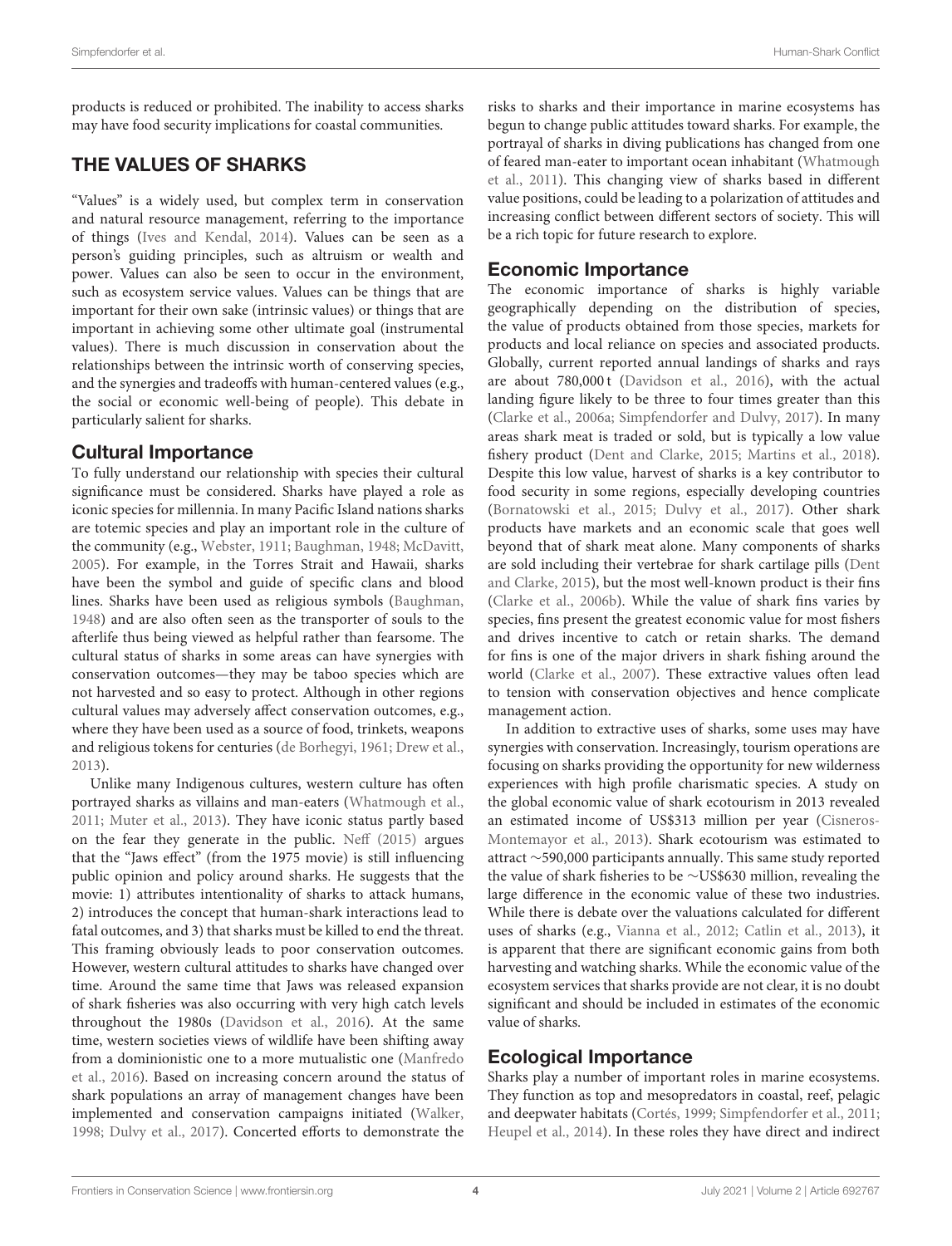effects on ecosystems through consumption of prey and through fear effects [\(Wirsing et al., 2008;](#page-7-1) [Ferretti et al., 2010\)](#page-6-35). Given there are  $>1,200$  species of sharks and rays, ranging in size from 20 cm to 18 m, that occur in all of the world's oceans, the diversity of predation effects are high and cross many trophic levels [\(Cortés, 1999;](#page-5-25) [Hussey et al., 2011\)](#page-6-36). While these trophic roles are often difficult to quantify, there is little doubt that sharks function as key predators in a variety of ecosystems and that their removal can have substantial consequences for ecosystem functioning [\(Ferretti et al., 2010;](#page-6-35) [Roff et al., 2016\)](#page-6-37), including causing trophic cascades [\(Rasher et al., 2017\)](#page-6-38). Highly mobile sharks also function as energy links between often disparate ecosystems [\(Heupel et al., 2015;](#page-6-39) [Williams et al., 2018\)](#page-7-2) meaning the consequences of even localized shark population declines may be felt over large spatial scales.

# SHARK CONSERVATION IN THE CONTEXT OF MULTIDIMENSIONAL CONSERVATION **CONFLICTS**

The complexity of human-shark conflict has important implications for shark conservation. Shark conservation actions are often led by biologists, or based on evidence of extinction risk caused by overfishing and loss of habitat. While there is clear scientific evidence supporting the conservation [\(Dulvy et al., 2014\)](#page-5-3) and sustainable use (Simpfendorfer and Dulvy, [2017\)](#page-6-5) of sharks and rays, these do not easily accommodate the multidimensionality of shark-human conflict and the compromises that ultimately must be made to achieve conservation outcomes. A better understanding of the social, cultural and economic roles of sharks, and how these work with and against shark conservation is needed to improve the outcomes of shark conservation [\(Carlson et al., 2019\)](#page-5-4).

Social considerations have been largely ignored in the development of shark conservation programs (MacKeracher et al., [2019\)](#page-6-40). A better understanding of the social, cultural and economic implications of different conservation actions is needed for shark conservation programs that are more accepted by communities. Cultural, socio-economic and biological knowledge are all needed as an evidence base to support decisionmaking processes and policy development [\(Booth et al., 2019\)](#page-5-26). There is increasing awareness that solutions to HWC require the human dimensions of conflict to be understood and included in management planning [\(Madden and McQuinn, 2015\)](#page-6-0). The challenge for shark conservation is to effectively engage with stakeholders on all sides of the issue to ensure suitable outcomes, especially where livelihoods are involved.

Yet the many dimensions of human-shark conflicts that are based in different values may not be easily reconciled. In some dimensions (e.g., bites on humans, depredation) sharks may cause fear and loathing leading to negative attitudes to shark conservation, while in others (e.g., ecotourism) the conservation of sharks is strongly supported. Conservation actions may positively affect one dimension of human-shark conflict while negatively affecting another. For example, in the 1960s and 1970s white sharks were regularly caught or culled in fisheries targeting other species. As a result, white shark populations declined globally leading to conservation intervention at national and international levels. Now, after over 20 years of protection, white shark populations are increasing in some parts of their range [\(Curtis et al., 2014\)](#page-5-27). It is unclear whether population recovery explains an increase in the number of bites over recent years (e.g., [West, 2011\)](#page-6-9), but the increase has led to calls for white shark protection to be relaxed to improve human safety [\(Gibbs and Warren,](#page-6-11) [2015\)](#page-6-11). While the evidence linking white shark recovery and human safety remains weak, the perception that white shark recovery is jeopardizing human safety remains. These concerns for human safety are often in conflict with existing conservation efforts.

Frameworks such as conservation conflict transformation have been proposed to help achieve better conservation outcomes where there is deep-seated value-base conflict [\(Madden and McQuinn, 2015\)](#page-6-0). This distinguishes between the surface-level dispute, often the focus of conservationist thinking (e.g., conflict over culling sharks to reduce risk of shark bites). However, deeper issues such as the history of interactions between parties (conservationist vs fisher vs government) may be underpinning the surface dispute that cannot be resolved through settling the dispute alone. Even deeper issues, such as the different value positions held by stakeholders outlined above can make conflict seem intractable. Yet pathways to resolving these deep-seated conflicts have been identified. An adaptation of the conflict intervention triangle for conservation contexts (Madden and McQuinn, [2015\)](#page-6-0) suggests that conflicts can be tackled with a view toward progress, rather than a view to conflicts being solved. Progress can be made by working on a "triangle" of fronts: substantive issues directly related to the surface-level dispute, process issues to increase acceptance of decisions, and relationship issues to increase trust and respect between stakeholders.

At present, shark conservation is heavily rooted in western understanding and attitudes toward sharks and rays, which in recent years has seen them become accepted as critical components of ecosystems that need to be conserved by implementation of measures such as marine protected areas, bans on fishing, limitation of trade and commerce (Shiffman and Hammerschlag, [2016\)](#page-6-15). However, many of the conservation challenges for sharks and rays do not occur in western countries. Our understanding of non-western human attitudes, values and beliefs toward sharks is sorely lacking and needs to be urgently addressed to understand how to best progress conservation in many regions. If attitudes, values and beliefs are different in these communities then it is likely that western approaches to conservation will be unsuccessful, and may be actively resisted causing additional unintended conflict [\(Robbins et al., 2006\)](#page-6-41).

# **CONCLUSION**

HWCs underpin many of the most critical wildlife conservation challenges of our day, and the situation with sharks is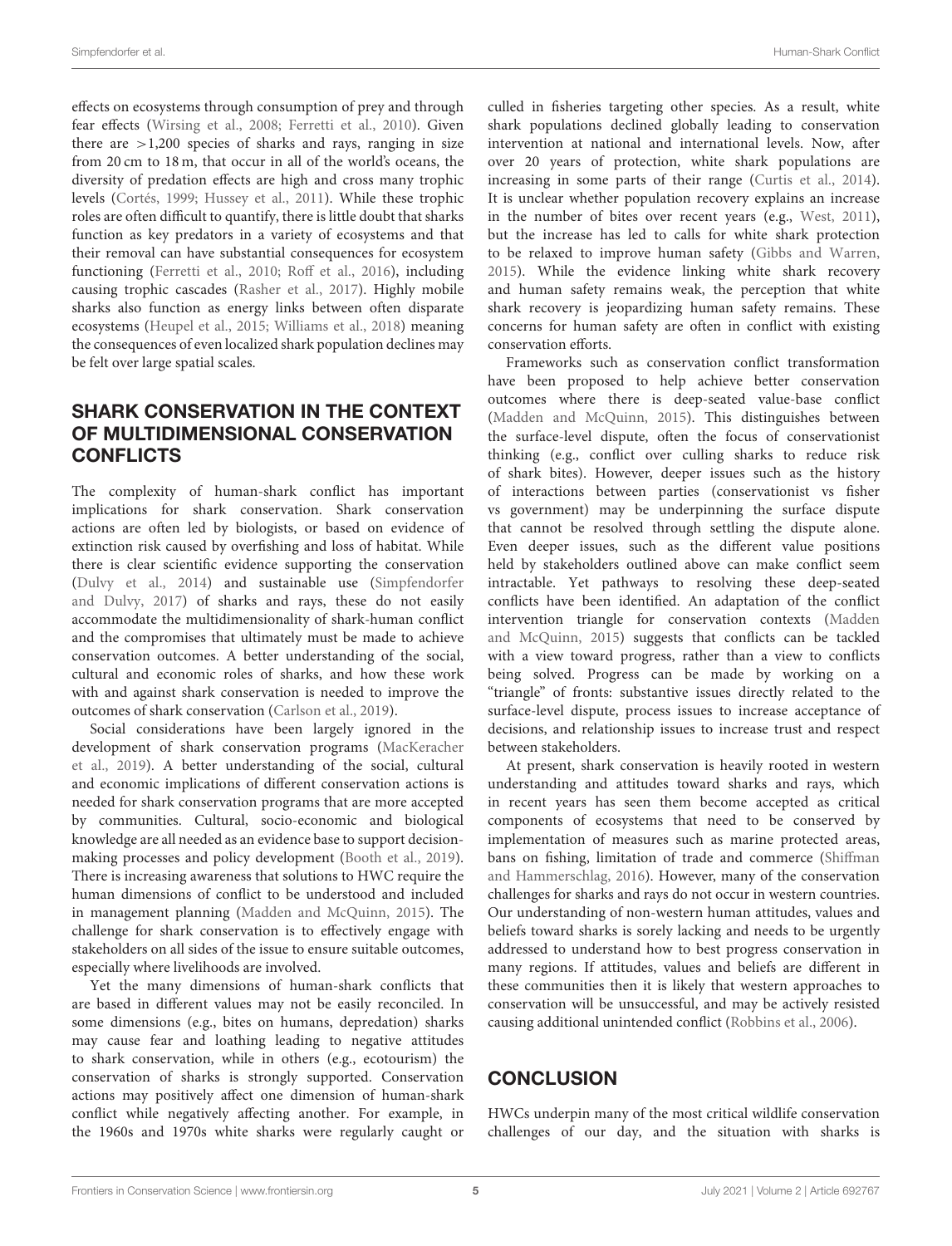particularly complex. Managing human-shark interactions is compounded by scientific uncertainty and competing interests, attitudes, values and beliefs. The current problems will not be solved by rational, expert driven approaches alone; conservation frameworks applied in the past will likely not be appropriate in the future—innovative methods and approaches that incorporate multiple perspectives are required [\(Ludwig et al., 2001;](#page-6-42) [Kreuter et al., 2004;](#page-6-43) [Booth et al.,](#page-5-26) [2019\)](#page-5-26). Issues surrounding shark management include human safety, food security, ecosystem health and cultural identity, with people staking claims on both sides of each issue. These complexities mean that there will not be solutions that eliminate conservation conflicts over sharks and their conservation. However, we must strive for progress on the different elements of the conflict to provide the best possible outcomes that recognize the widest diversity of people's values of sharks.

# **REFERENCES**

- <span id="page-5-2"></span>Barua, M., Bhagwat, S. A., and Jadhav, S. (2013). The hidden dimensions of human–wildlife conflict: health impacts, opportunity and transaction costs. Biol. Conserv. 157, 309–316. doi: [10.1016/j.biocon.2012.07.014](https://doi.org/10.1016/j.biocon.2012.07.014)
- <span id="page-5-16"></span>Baughman, J. L. (1948). Sharks, sawfishes, and rays: their folklore. Am. Midl. Nat. 39, 373–381. doi: [10.2307/2421591](https://doi.org/10.2307/2421591)
- <span id="page-5-15"></span>Bearzi, G., Politi, E., Agazzi, S., and Azzellino, A. (2006). Prey depletion caused by overfishing and the decline of marine megafauna in eastern Ionian Sea coastal waters (central Mediterranean). Biol. Conserv. 127, 373–382. doi: [10.1016/j.biocon.2005.08.017](https://doi.org/10.1016/j.biocon.2005.08.017)
- <span id="page-5-6"></span>Bonfil, R. (1994). Overview of World Elasmobranch Fisheries. FAO Fisheries Technical Paper. Vol. 341. Quebec City: FAO, 1–119.
- <span id="page-5-26"></span>Booth, H., Squires, D., and Milner-Gulland, E. J. (2019). The neglected complexities of shark fisheries, and priorities for holistic risk-based management. Ocean Coastal Manage. 182:104994. doi: [10.1016/j.ocecoaman.2019.104994](https://doi.org/10.1016/j.ocecoaman.2019.104994)
- <span id="page-5-21"></span>Bornatowski, H., Braga, R. R., Kalinowski, C., and Vitule, J. R. S. (2015). "Buying a Pig in a Poke":the problem of elasmobranch meat consumption in southern Brazil. Ethnobiol. Lett. 6, 196–202. doi: [10.14237/ebl.6.1.2015.451](https://doi.org/10.14237/ebl.6.1.2015.451)
- <span id="page-5-9"></span>Brunnschweiler, J. M. (2010). The shark reef marine reserve: a marine tourism project in Fiji involving local communities. J. Sustain. Tourism 18, 29–42. doi: [10.1080/09669580903071987](https://doi.org/10.1080/09669580903071987)
- <span id="page-5-13"></span>Brunnschweiler, J. M., and Barnett, A. (2013). Opportunistic visitors: long-term behavioural response of bull sharks to food provisioning in Fiji. PLoS ONE 8:e58522. doi: [10.1371/journal.pone.0058522](https://doi.org/10.1371/journal.pone.0058522)
- <span id="page-5-4"></span>Carlson, J. K., Heupel, M. R., Young, C. N., Cramp, J. E., and Simpfendorfer, C. A. (2019). Are we ready for elasmobranch conservation success? Environ. Conserv. 46, 264–266. doi: [10.1017/S0376892919000225](https://doi.org/10.1017/S0376892919000225)
- <span id="page-5-1"></span>Carter, N. H., and Linnell, J. D. C. (2016). Co-adaptation is key to coexisting with large carnivores. Trends Ecol. Evol. 31, 575–578. doi: [10.1016/j.tree.2016.05.006](https://doi.org/10.1016/j.tree.2016.05.006)
- <span id="page-5-24"></span>Catlin, J., Hughes, M., Jones, T., Jones, R., and Campbell, R. (2013). Valuing individual animals through tourism: Science or speculation? Biol. Conserv. 157, 93–98. doi: [10.1016/j.biocon.2012.07.022](https://doi.org/10.1016/j.biocon.2012.07.022)
- <span id="page-5-11"></span>Cisneros-Montemayor, A. M., Barnes-Mauthe, M., Al-Abdulrazzak, D., Navarro-Holm, E., and Sumaila, U. R. (2013). Global economic value of shark ecotourism: implications for conservation. Oryx 47, 381–388. doi: [10.1017/S0030605312001718](https://doi.org/10.1017/S0030605312001718)
- <span id="page-5-23"></span>Clarke, S., Milner-Gulland, E. J., and Bjørndal, T. (2007). Social, economic, and regulatory drivers of the shark fin trade. Mar. Res. Econ. 22, 305–327. doi: [10.1086/mre.22.3.42629561](https://doi.org/10.1086/mre.22.3.42629561)
- <span id="page-5-20"></span>Clarke, S. C., Magnussen, J. E., Abercrombie, D. L., McAllister, M. K., and Shivji, M. S. (2006a). Identification of shark species composition and proportion in the Hong Kong shark fin market based on molecular genetics and trade records. Conserv. Biol. 20, 201–211. doi: [10.1111/j.1523-1739.2005.00247.x](https://doi.org/10.1111/j.1523-1739.2005.00247.x)

# DATA AVAILABILITY STATEMENT

The original contributions presented in the study are included in the article/supplementary material, further inquiries can be directed to the corresponding author/s.

# AUTHOR CONTRIBUTIONS

MH and CS conceived of the project. MH, CS, and DK wrote and edited the manuscript. All authors contributed to the article and approved the submitted version.

# ACKNOWLEDGMENTS

The authors thank the many colleagues who have discussed this topic with them to help provide an understanding of the types, scales and complexities of this topic.

- <span id="page-5-22"></span>Clarke, S. C., McAllister, M. K., Milner-Gulland, E. J., Kirkwood, G. P., Michielsens, C. G. J., Agnew, D. J., et al. (2006b). Global estimates of shark catches using trade records from commercial markets. Ecol. Lett. 9, 1115–1126. doi: [10.1111/j.1461-0248.2006.00968.x](https://doi.org/10.1111/j.1461-0248.2006.00968.x)
- <span id="page-5-12"></span>Clua, E., Buray, N., Legendre, P., Mourier, J., and Planes, S. (2010). Behavioural response of sicklefin lemon sharks Negaprion acutidens to underwater feeding for ecotourism purposes. Mar. Ecol. Prog. Ser. 414, 257–266. doi: [10.3354/meps08746](https://doi.org/10.3354/meps08746)
- <span id="page-5-10"></span>Clua, E., Buray, N., Mourier, J., and Planes, S. (2011). Business partner or simple catch? the economic value of the sicklefin lemon shark in French Polynesia. Mar.Freshw. Res. 62, 764–770. doi: [10.1071/MF10163](https://doi.org/10.1071/MF10163)
- <span id="page-5-25"></span>Cortés, E. (1999). Standardized diet compositions and trophic levels of sharks. ICES J. Mar. Sci. 56, 707–717. doi: [10.1006/jmsc.1999.0489](https://doi.org/10.1006/jmsc.1999.0489)
- <span id="page-5-5"></span>Crossley, R., Collins, C. M., Sutton, S. G., and Huveneers, C. (2014). Public perception and understanding of shark attack mitigation measures in Australia. Hum. Dimens. Wildl. 19, 154–165. doi: [10.1080/10871209.2014.844289](https://doi.org/10.1080/10871209.2014.844289)
- <span id="page-5-27"></span>Curtis, T. H., McCandless, C. T., Carlson, J. K., Skomal, G. B., Kohler, N. E., Natanson, L. J., et al. (2014). Seasonal distribution and historic trends in abundance of white sharks, Carcharodon carcharias, in the Western North Atlantic Ocean. PLoS ONE 9:e99240. doi: [10.1371/journal.pone.0099240](https://doi.org/10.1371/journal.pone.0099240)
- <span id="page-5-19"></span>Davidson, L. N. K., Krawchuk, M. A., and Dulvy, N. K. (2016). Why have global shark and ray landings declined: improved management or overfishing? Fish Fish.17, 438–458. doi: [10.1111/faf.12119](https://doi.org/10.1111/faf.12119)
- <span id="page-5-17"></span>de Borhegyi, S. F. (1961). Shark teeth, stingray spines, and shark fishing in ancient Mexico and Central America. Southwest. J. Anthropol. 17, 273–296. doi: [10.1086/soutjanth.17.3.3629046](https://doi.org/10.1086/soutjanth.17.3.3629046)
- <span id="page-5-14"></span>DeMaster, D. P., Fowler, C. W., Richlen, M. F., and Perry, S. L. (2001). Predation and competition: the impact of fisheries on marine-mammal populations over the next one hundred years. J. Mammal. 82, 641–651. doi: [10.1644/1545-1542\(2001\)082%3C0641:PACTIO%3E2.0.CO;2](https://doi.org/10.1644/1545-1542(2001)082%3C0641:PACTIO%3E2.0.CO;2)
- <span id="page-5-8"></span>Dent, F., and Clarke, S. C. (2015). State of the Global Market for Shark Products. FAO Fisheries and Aquaculture Technical Paper.Vol. 590. Quebec City: FAO, 1–187.
- <span id="page-5-0"></span>Dickman, A. J. (2010). Complexities of conflict: the importance of considering social factors for effectively resolving human–wildlife conflict. Anim. Conserv. 13, 458–466. doi: [10.1111/j.1469-1795.2010.00368.x](https://doi.org/10.1111/j.1469-1795.2010.00368.x)
- <span id="page-5-18"></span>Drew, J., Philipp, C., and Westneat, M. W. (2013). Shark tooth weapons from the 19th century reflect shifting baselines in Central Pacific predator assemblies. PLoS ONE 8:e59855. doi: [10.1371/journal.pone.0059855](https://doi.org/10.1371/journal.pone.0059855)
- <span id="page-5-3"></span>Dulvy, N. K., Fowler, S. L., Musick, J. A., Cavanagh, R. D., Kyne, P. M., Harrison, L. R., et al. (2014). Extinction risk and conservation of the world's sharks and rays. eLife 3:e00590. doi: [10.7554/eLife.00590](https://doi.org/10.7554/eLife.00590)
- <span id="page-5-7"></span>Dulvy, N. K., Simpfendorfer, C. A., Davidson, L. N. K., Fordham, S. V., Bräutigam, A., Sant, G., et al. (2017). Challenges and priorities in shark and ray conservation. Curr. Biol. 27, R565–R572. doi: [10.1016/j.cub.2017.04.038](https://doi.org/10.1016/j.cub.2017.04.038)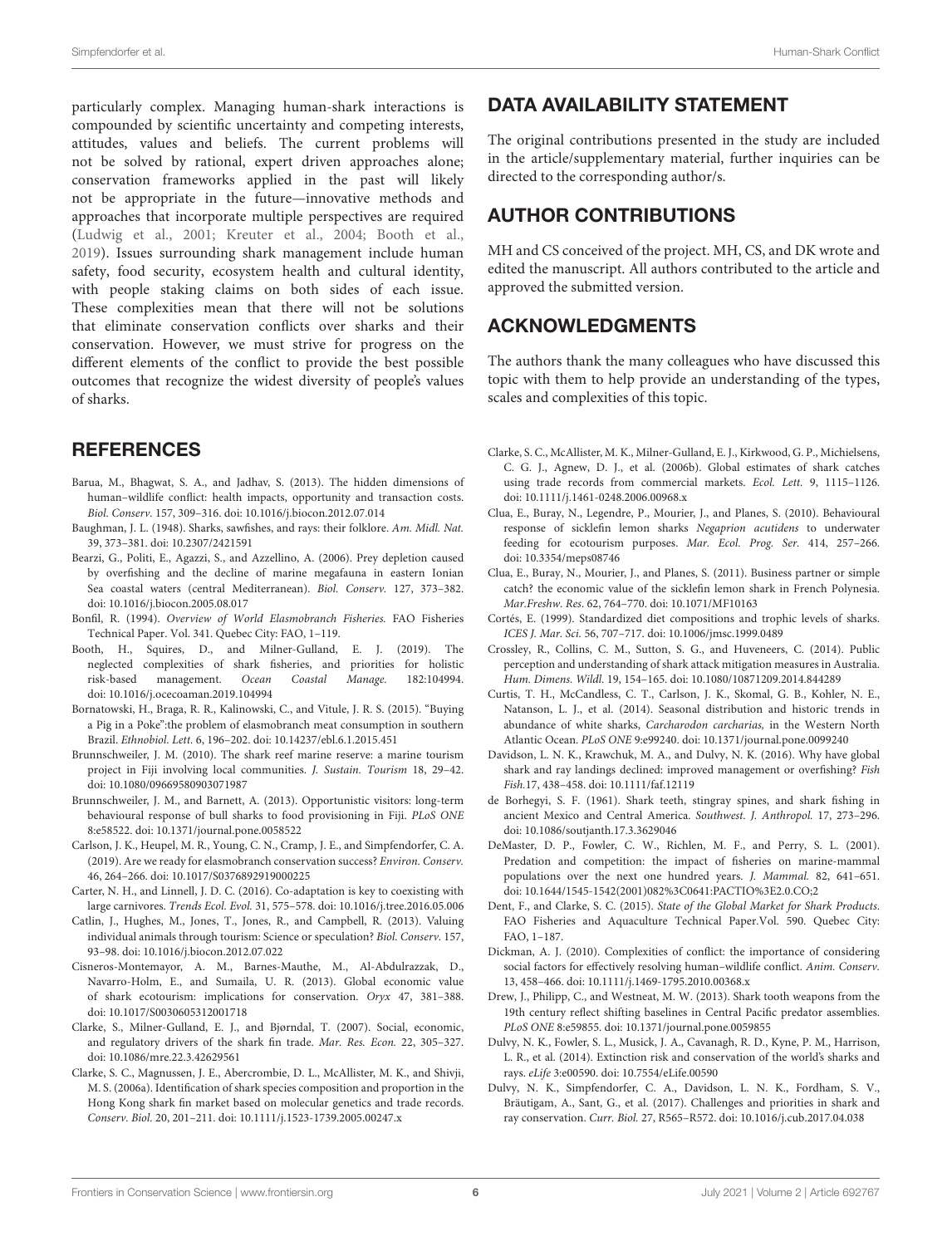- <span id="page-6-6"></span>Ebert, D. A., Fowler, S. L., and Compagno, L. J. V. (2013). Sharks of the World. A Fully Illustrated Guide. Plymoth: Wild Nature Press.
- <span id="page-6-35"></span>Ferretti, F., Worm, B., Britten, G. L., Heithaus, M. R., and Lotze, H. K. (2010). Patterns and ecosystem consequences of shark declines in the ocean. Ecol. Lett. 13, 1055–1071. doi: [10.1111/j.1461-0248.2010.01489.x](https://doi.org/10.1111/j.1461-0248.2010.01489.x)
- <span id="page-6-4"></span>Gallagher, A. J. (2016). Coexisting with sharks: a response to carter and linnell. Trends Ecol. Evol. 31, 817–818. doi: [10.1016/j.tree.2016.08.011](https://doi.org/10.1016/j.tree.2016.08.011)
- <span id="page-6-11"></span>Gibbs, L., and Warren, A. (2015). Transforming shark hazard policy: Learning from ocean-users and shark encounter in Western Australia. Mar. Policy 58, 116–124. doi: [10.1016/j.marpol.2015.04.014](https://doi.org/10.1016/j.marpol.2015.04.014)
- <span id="page-6-34"></span>Heupel, M. R., Knip, D. M., Simpfendorfer, C. A., and Dulvy, N. K. (2014). Sizing up the ecological role of sharks as predators. Mar. Ecol. Prog. Ser. 495, 291–298. doi: [10.3354/meps10597](https://doi.org/10.3354/meps10597)
- <span id="page-6-39"></span>Heupel, M. R., Simpfendorfer, C. A., Espinoza, M., Smoothey, A. F., Tobin, A., and Peddemors, V. (2015). Conservation challenges of sharks with continental scale migrations. Front. Mar. Sci. 2:12. doi: [10.3389/fmars.2015.00012](https://doi.org/10.3389/fmars.2015.00012)
- <span id="page-6-36"></span>Hussey, N. E., Dudley, S. F. J., McCarthy, Ian, D., Cliff, G., and Fisk Aaron, T. (2011). Stable isotope profiles of large marine predators: viable indicators of trophic position, diet, and movement in sharks? Canad. J. Fish. Aquatic Sci. 68, 2029–2045. doi: [10.1139/f2011-115](https://doi.org/10.1139/f2011-115)
- <span id="page-6-25"></span>Ives, C. D., and Kendal, D. (2014). The role of social values in the management of ecological systems. J. Environ. Manage. 144, 67–72. doi: [10.1016/j.jenvman.2014.05.013](https://doi.org/10.1016/j.jenvman.2014.05.013)
- <span id="page-6-13"></span>Jaiteh, V. F., Loneragan, N. R., and Warren, C. (2017). The end of shark finning? impacts of declining catches and fin demand on coastal community livelihoods. Mar. Policy 82, 224–233. doi: [10.1016/j.marpol.2017.03.027](https://doi.org/10.1016/j.marpol.2017.03.027)
- <span id="page-6-43"></span>Kreuter, M. W., De Rosa, C., Howze, E. H., and Baldwin, G. T. (2004). Understanding wicked problems: a key to advancing environmental health promotion. Health Edu. Behav. 31, 441–454. doi: [10.1177/1090198104265597](https://doi.org/10.1177/1090198104265597)
- <span id="page-6-7"></span>Lerberg, M. (2016). "Jabbering jaws: reimagining representations of sharks post-Jaws," in Screening the Nonhuman: Representations of Animal Others in the Media, eds A.E. George & J.L. Schatz. (Washington DC: Rowman and Littlefield), 33–46.
- <span id="page-6-42"></span>Ludwig, D., Mangel, M., and Haddad, B. (2001). Ecology, conservation, and public policy. Ann. Rev. Ecol. Syst. 32, 481–517. doi: [10.1146/annurev.ecolsys.32.081501.114116](https://doi.org/10.1146/annurev.ecolsys.32.081501.114116)
- <span id="page-6-40"></span>MacKeracher, T., Diedrich, A., and Simpfendorfer, C. A. (2019). Sharks, rays and marine protected areas: a critical evaluation of current perspectives. Fish Fish. 20, 255–267. doi: [10.1111/faf.12337](https://doi.org/10.1111/faf.12337)
- <span id="page-6-22"></span>MacNeil, M. A., Carlson, J. K., and Beerkircher, L. R. (2009). Shark depredation rates in pelagic longline fisheries: a case study from the Northwest Atlantic. ICES J. Mar. Sci. 66, 708–719. doi: [10.1093/icesjms/fsp022](https://doi.org/10.1093/icesjms/fsp022)
- <span id="page-6-3"></span>Madden, F. (2004). Creating coexistence between humans and wildlife: global perspectives on local efforts to address human–wildlife conflict. Hum. Dimens. Wildl. 9, 247–257. doi: [10.1080/10871200490505675](https://doi.org/10.1080/10871200490505675)
- <span id="page-6-0"></span>Madden, F., and McQuinn, B. (2015). "Understanding social conflict and complexity in marine conservation," in Human-Wildlife Conflict: Complexity in the Marine Environment, eds M. Draheim, F. Madden, J. McCarthy & C. Parsons (Oxford: Oxford University Press), 3–16. doi: [10.1093/acprof:oso/9780199687145.003.0001](https://doi.org/10.1093/acprof:oso/9780199687145.003.0001)
- <span id="page-6-19"></span>Maljkovic, A., and Cote, I. M. (2011). Effects of tourism-related provisioning on the trophic signatures and movement patterns of an apex predator, the Caribbean reef shark. Biol. Conserv. [144, 859–865. doi: 10.1016/j.biocon.2010.](https://doi.org/10.1016/j.biocon.2010.11.019) 11.019
- <span id="page-6-17"></span>Manfredo, M. J., Teel, T. L., and Dietsch, A. M. (2016). Implications of human value shift and persistence for biodiversity conservation. Conserv. Biol. 30, 287–296. doi: [10.1111/cobi.12619](https://doi.org/10.1111/cobi.12619)
- <span id="page-6-24"></span>Marshall, K., White, R., and Fischer, A. (2007). Conflicts between humans over wildlife management: on the diversity of stakeholder attitudes and implications for conflict management. Biodivers. Conserv. 16, 3129–3146. doi: [10.1007/s10531-007-9167-5](https://doi.org/10.1007/s10531-007-9167-5)
- <span id="page-6-31"></span>Martins, A. P. B., Feitosa, L. M., Lessa, R. P., Almeida, Z. S., Heupel, M., Silva, W. M., et al. (2018). Analysis of the supply chain and conservation status of sharks (Elasmobranchii: Superorder Selachimorpha) based on fisher knowledge. PLoS ONE 13:e0193969. doi: [10.1371/journal.pone.0193969](https://doi.org/10.1371/journal.pone.0193969)
- <span id="page-6-27"></span>McDavitt, M. T. (2005). The cultural significance of sharks and rays in Aboriginal societies across Australia's top end. Paper prepared for SeaWeek 2005. Available online at [http://www.mesa.edu.au/seaweek2005/pdf\\_senior/is08.pdf](http://www.mesa.edu.au/seaweek2005/pdf_senior/is08.pdf) (accessed June 14, 2021).
- <span id="page-6-8"></span>McPhee, D. (2014). Unprovoked shark bites: Are they becoming more prevalent? Coastal Manage. 42, 478–492. doi: [10.1080/08920753.2014.942046](https://doi.org/10.1080/08920753.2014.942046)
- <span id="page-6-23"></span>Mitchell, J. D., McLean, D. L., Collin, S. P., and Langlois, T. J. (2018). Shark depredation in commercial and recreational fisheries. Rev.Fish Biol. Fish. 28, 715–748. doi: [10.1007/s11160-018-9528-z](https://doi.org/10.1007/s11160-018-9528-z)
- <span id="page-6-28"></span>Muter, B. A., Gore, M. L., Gledhill, K. S., Lamont, C., and Huveneers, C. (2013). Australian and U.S. news media portrayal of sharks and their conservation. Conserv. Biol. 27, 187–196. doi: [10.1111/j.1523-1739.2012.01952.x](https://doi.org/10.1111/j.1523-1739.2012.01952.x)
- <span id="page-6-29"></span>Neff, C. (2015). The Jaws Effect: How movie narratives are used to influence policy responses to shark bites in Western Australia. Aust. J. Polit. Sci. 50, 114–127. doi: [10.1080/10361146.2014.989385](https://doi.org/10.1080/10361146.2014.989385)
- <span id="page-6-14"></span>Ostrom, E., Burger, J., Field, C. B., Norgaard, R. B., and Policansky, D. (1999). Revisiting the commons: local lessons, global challenges. Science 284, 278–282. doi: [10.1126/science.284.5412.278](https://doi.org/10.1126/science.284.5412.278)
- <span id="page-6-21"></span>Papastamatiou, Y. P., Itano, D. G., Dale, J. J., Meyer, C. G., and Holland, K. N. (2010). Site fidelity and movements of sharks associated with ocean-farming cages in Hawaii. Mar. Freshw. Res. 61, 1366–1375. doi: [10.1071/MF10056](https://doi.org/10.1071/MF10056)
- <span id="page-6-12"></span>Pepin-Neff, C., and Wynter, T. (2019). Save the sharks: reevaluating and (re)valuing feared predators. Hum. Dimens. Wildl. 24, 87–94. doi: [10.1080/10871209.2018.1539887](https://doi.org/10.1080/10871209.2018.1539887)
- <span id="page-6-1"></span>Pruitt, D. G., and Kim, S. H. (2004). Social Conflict: Escalation, Stalemate, and Settlement, 3rd Edn. Boston, MA: McGraw-Hill.
- <span id="page-6-38"></span>Rasher, D. B., Hoey, A. S., and Hay, M. E. (2017). Cascading predator effects in a Fijian coral reef ecosystem. Sci. Rep. 7:15684. doi: [10.1038/s41598-017-15679-w](https://doi.org/10.1038/s41598-017-15679-w)
- <span id="page-6-2"></span>Redpath, S. M., Young, J., Evely, A., Adams, W. M., Sutherland, W. J., Whitehouse, A., et al. (2013). Understanding and managing conservation conflicts. Trends Ecol. Evol. 28, 100–109. doi: [10.1016/j.tree.2012.08.021](https://doi.org/10.1016/j.tree.2012.08.021)
- <span id="page-6-41"></span>Robbins, P., McSweeney, K., Waite, T., and Rice, J. (2006). Even conservation rules are made to be broken: implications for biodiversity. Environ. Manage. 37, 162–169. doi: [10.1007/s00267-005-0009-5](https://doi.org/10.1007/s00267-005-0009-5)
- <span id="page-6-20"></span>Robinson, W. M. L., Butterworth, D. S., and Plagányi, É. E. (2015). Quantifying the projected impact of the South African sardine fishery on the Robben Island penguin colony. ICES J. Mar. Sci. [72, 1822–1833. doi: 10.1093/icesjms/](https://doi.org/10.1093/icesjms/fsv035) fsv035
- <span id="page-6-37"></span>Roff, G., Doropoulos, C., Rogers, A., Bozec, Y.-M., Krueck, N. C., Aurellado, E., et al. (2016). The ecological role of sharks on coral reefs. Trends Ecol. Evol. 31, 395–407. doi: [10.1016/j.tree.2016.02.014](https://doi.org/10.1016/j.tree.2016.02.014)
- <span id="page-6-15"></span>Shiffman, D. S., and Hammerschlag, N. (2016). Shark conservation and management policy: a review and primer for non-specialists. Anim. Conserv. 19, 401–412. doi: [10.1111/acv.12265](https://doi.org/10.1111/acv.12265)
- <span id="page-6-5"></span>Simpfendorfer, C. A., and Dulvy, N. K. (2017). Bright spots of sustainable shark fishing. Curr. Biol. 27, R97–R98. doi: [10.1016/j.cub.2016.12.017](https://doi.org/10.1016/j.cub.2016.12.017)
- <span id="page-6-33"></span>Simpfendorfer, C. A., Heupel, M. R., White, W. T., and Dulvy, N. K. (2011). The importance of research and public opinion to conservation management of sharks and rays: a synthesis. Mar. Freshw. Res. 62, 518–527. doi: [10.1071/MF11086](https://doi.org/10.1071/MF11086)
- <span id="page-6-18"></span>Stoeckl, N., Birtles, A., Farr, M., Mangott, A., Curnock, M., and Valentine, P. (2010). Live-aboard dive boats in the Great Barrier Reef: regional economic impact and the relative values of their target marine species. Tourism Econ. 16, 995–1018. doi: [10.5367/te.2010.0005](https://doi.org/10.5367/te.2010.0005)
- <span id="page-6-10"></span>Treves, A., and Karanth, K. U. (2003). Human-carnivore conflict and perspectives on carnivore management worldwide. Conserv. Biol. 17, 1491–1499. doi: [10.1111/j.1523-1739.2003.00059.x](https://doi.org/10.1111/j.1523-1739.2003.00059.x)
- <span id="page-6-32"></span>Vianna, G. M. S., Meekan, M. G., Pannell, D. J., Marsh, S. P., and Meeuwig, J. J. (2012). Socio-economic value and community benefits from shark-diving tourism in Palau: A sustainable use of reef shark populations. Biol. Conserv. 145, 267–277. doi: [10.1016/j.biocon.2011.11.022](https://doi.org/10.1016/j.biocon.2011.11.022)
- <span id="page-6-30"></span>Walker, T. I. (1998). Can shark resources be harvested sustainably? a question revisited with a review, of shark fisheries. Mar. Freshw. Res. 49, 553–572. doi: [10.1071/MF98017](https://doi.org/10.1071/MF98017)
- <span id="page-6-26"></span>Webster, H. (1911). Totem clans and secret associations in Australia and Melanesia. J. Royal Anthropol. Inst. Great Britain Ireland 41, 482–508. doi: [10.2307/2843184](https://doi.org/10.2307/2843184)
- <span id="page-6-9"></span>West, J. G. (2011). Changes in patterns of shark attacks in Australian waters. Marine Freshw. Res. 62, 744–754. doi: [10.1071/MF10181](https://doi.org/10.1071/MF10181)
- <span id="page-6-16"></span>Whatmough, S., Van Putten, I., and Chin, A. (2011). From hunters to nature observers: a record of 53 years of diver attitudes towards sharks and rays [and marine protected areas.](https://doi.org/10.1071/MF10142) Mar. Freshw. Res. 62, 755–763. doi: 10.1071/ MF10142